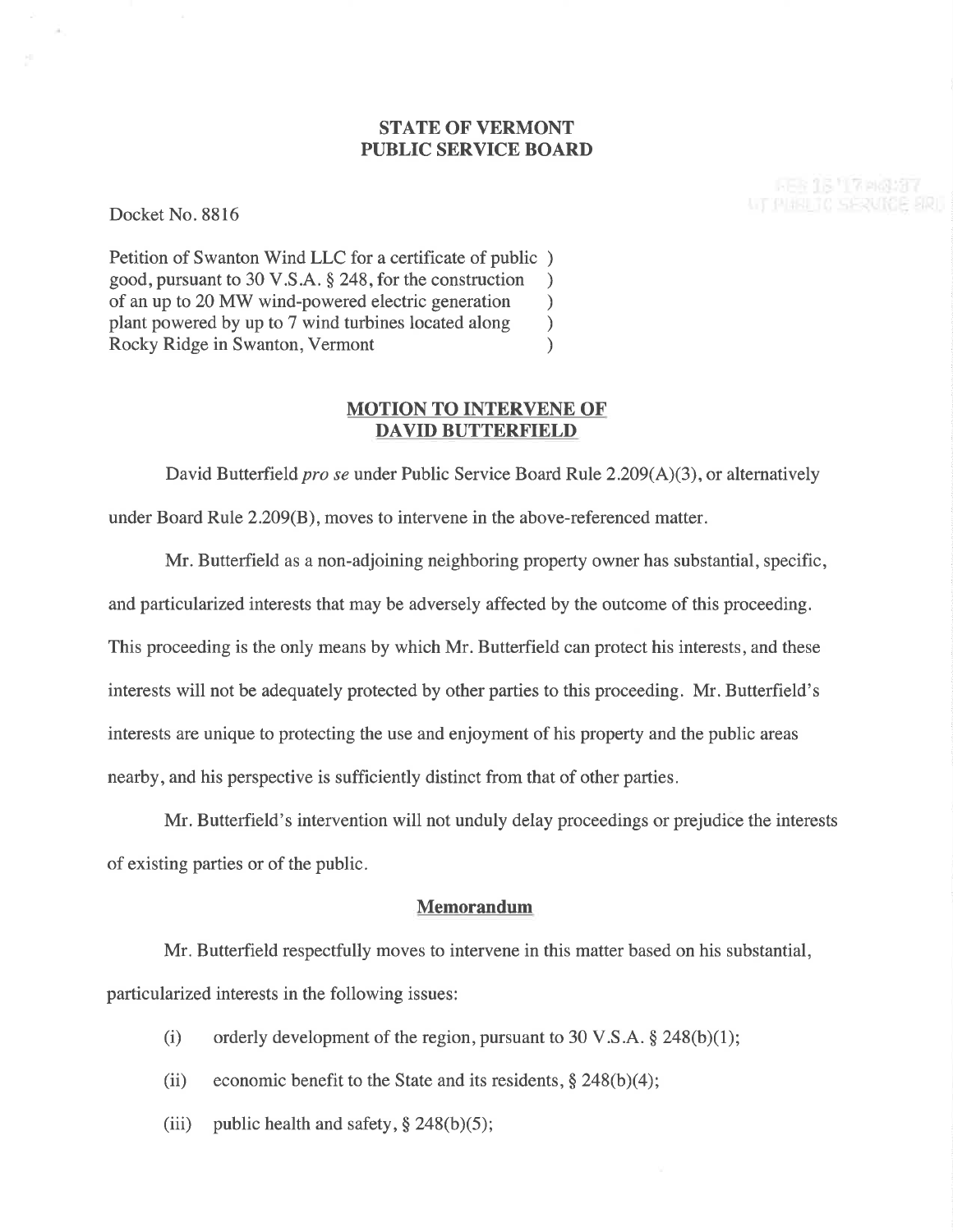- (iv) water pollution, conservation, and burden on water supply,  $10 \text{ V.S.A.}$  \$\$  $6086(a)(1)(A)$ , (B), and (C), (3), and (4);
- (v) scenic or natural beauty and aesthetics,  $\S 248(b)(5)$  and  $\S 6086(a)(8)$ ;
- (vi) necessary wildlife habitat or endangered species,  $\S$  6086(a)(8)(A); and
- (vii) development affecting public investments,  $\S 6086(a)(9)(K)$ .

The following argument supports Mr. Butterfield's motion to intervene in this matter.

# I. Legal Standard

Intervention in proceedings before the Board is governed by Board Rule 2.209. Under

Rule 2.209(A), a person upon timely application shall be permitted as of right to intervene in any

proceeding:

(1) when a statute confers an unconditional right to intervene; (2) when a statute confers a conditional right to intervene and the condition or conditions are satisfied; or (3) when the applicant demonstrates a substantial interest which may be adversely affected by the outcome of the proceeding, where the proceeding affords the exclusive means by which the applicant can protect that interest, and where the applicant's interest is not adequately represented by existing parties.

Under Rule 2.209(B), a person upon timely application may in the discretion of the Board

be granted "permissive intervention" in any proceeding when the applicant "demonstrates a

substantial interest that may be affected by the outcome of the proceeding." The Board in

exercising its discretion under this rule shall consider:

(1) whether the applicant's interest will be adequately protected by other parties; (2) whether alternative means exist by which the applicant's interest can be protected; and (3) whether intervention will unduly delay the proceeding or prejudice the interests of existing parties or of the public.

The Board has ruled that, "individual intervenors may bring a perspective sufficiently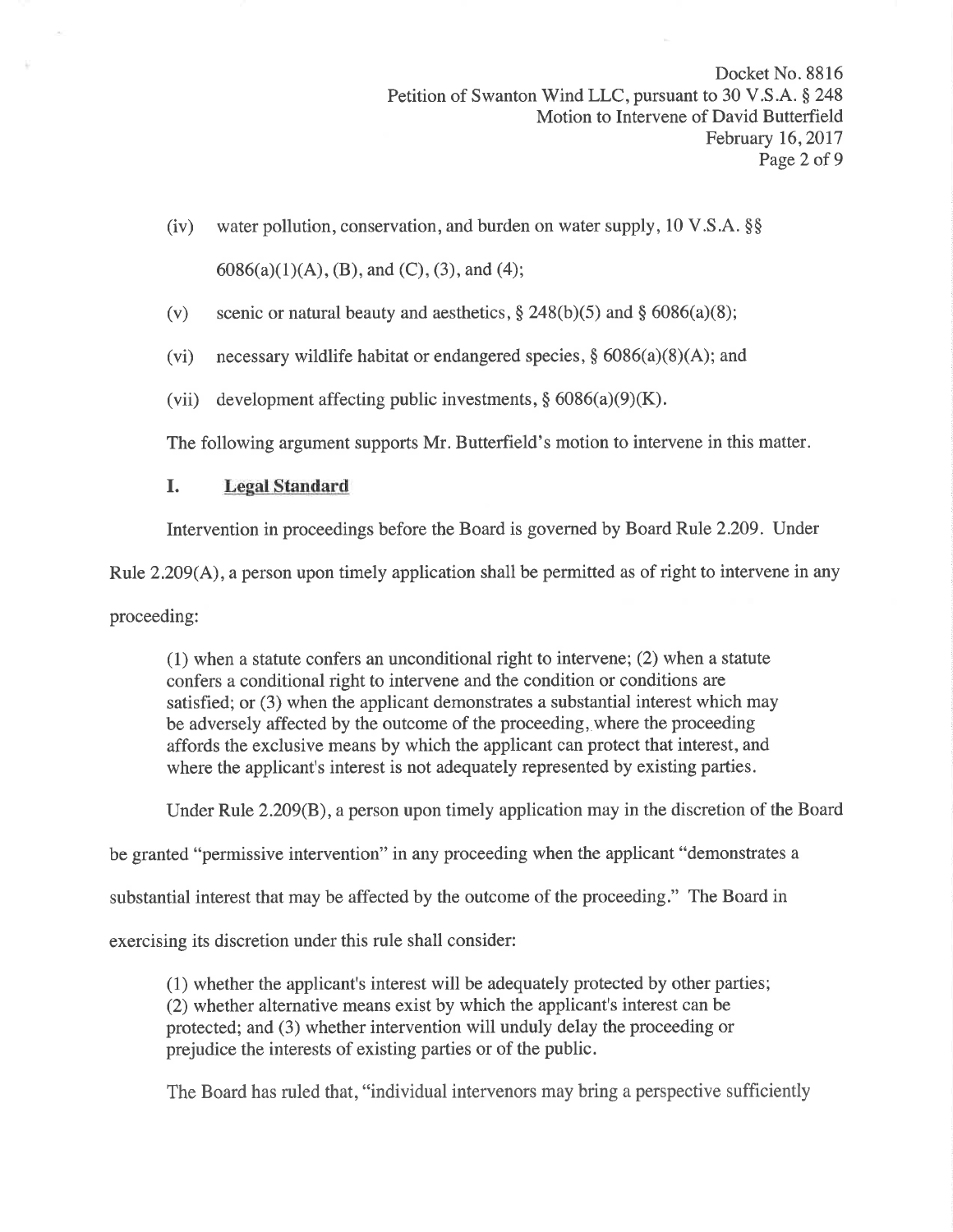distinct from those of existing parties to warrant their participation on specific issues."<sup>1</sup>

For example, the Board has found particularized interest based on the following:

1. habitat and natural resources involving deer and black bear;<sup>2</sup>

2. aesthetics based on proximity to the proposed project;<sup>3</sup> and

3. stewardship, use, and enjoyment of public resources; $<sup>4</sup>$ </sup>

In proceedings under 30 V.S.A. \$ 248, the Board is not required to consider interests in private property.<sup>5</sup>

## II. Potential Impact of the Project on Mr. Butterfield's Interests

Mr. Butterfield and his wife since August,2000, have owned and resided in their home on Sheldon Road in Swanton, Vermont, approximately 3,000 feet from the site of the proposed Project. The Butterfields decided to purchase and someday retire in their home based substantially on the scenic, peaceful, natural setting, and access to the nearby Missisquoi Valley Rail Trail. The turbines associated with the Project would be visible and audible from their home.

Additionally, the Butterfields enjoy observing local wildlife such as bear, birds, deer, and migrating geese, and Mr. Butterfield as an avid fisherman enjoys the quiet, peaceful atmosphere of nearby Fairfield Pond. The turbines would be visible and audible from the Pond.

<sup>&</sup>lt;sup>1</sup> Application of Seneca Mountain Wind, LLC, Docket No. 7867, Order of 10/12/12, at 12.<br><sup>2</sup> Application of Seneca Mountain Wind, LLC, Docket No. 7867, Order of 10/12/12, at 2-4, 16-17; Id., Order of 8/9/13, at 6.  $\frac{3}{P}$  Petition of Barton Solar LLC, Docket No. 8148, Order of 1/21/14, at 3-4.

Joint Petition of Green Mountain Power Corporation, Vermont Electric Cooperative, Inc., and Vermont Electric Power Company, Inc., Docket No. 7628, Order of 9/3/10, at 12-13.

See Vt. Elec. Power Co. v. Bandel, 135 Vt. 141, 145 (1977) ("Proceedings under 30 V.S.A. § 248 relate only to the issues of public good, not to the interests of private landowners who are or may be involved.")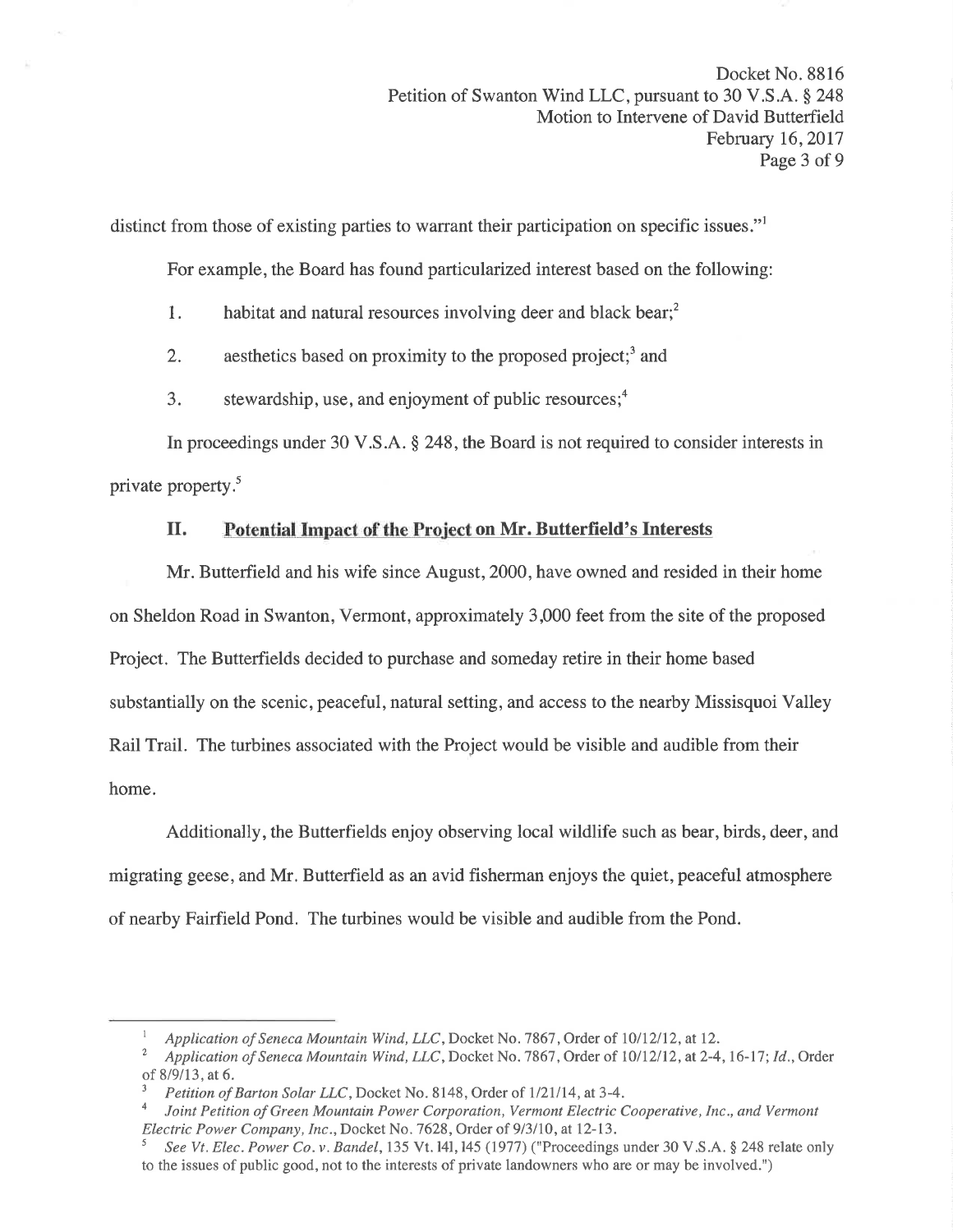Docket No. 8816 Petition of Swanton Wind LLC, pursuant to 30 V.S.A. § 248 Motion to Intervene of David Butterfield February 16,2017 Page 4 of 9

 $*$   $*$   $*$ 

The Project purports to advance the public good, however Mr. Butterfield asserts that any potential good may be outweighed by the likely harm. Accordingly, he moves to intervene by right or permission on the following seven issues.

### 1. Orderly Development:  $30 \text{ V.S.A.} \$   $248(b)(1)$

Mr. Butterfield as a longstanding Swanton-area homeowner, fisherman, and user of the Missisquoi Valley Rail Trail, possesses a unique understanding and perspective regarding the orderly development of the region, specifically in land use and conservation. His participation in this proceeding may be useful to the Board in determining the potential nature and extent of the impact of the Project on regional development. As Mr. Butterfield's particular interests will not necessarily be represented by other parties to this proceeding, his motion to intervene on this issue should be granted.

### 2. Economic Benefit:  $\S 248(b)(4)$

Construction and operation of the Project would have a significant impact on the economy of the State. Mr. Butterfield acknowledges that his interest in private property has no bearing in this case, however he asserts that the Project - an industrial complex in a bucolic residential setting -- would adversely affect property values locally and regionally, and thereby harm the economic interests of the State and its residents. Real estate agents have informed Mr. Butterfield that the value of his and nearby homes would decrease if the proposed Project were approved. Supporting this assertion, Mr. Butterfield points to the fact that Petitioner in this case has offered a "Neighboring Property Buy-Out Option" which neighbors may exercise at fair market value, no earlier than six months plus fifteen business days after the Project's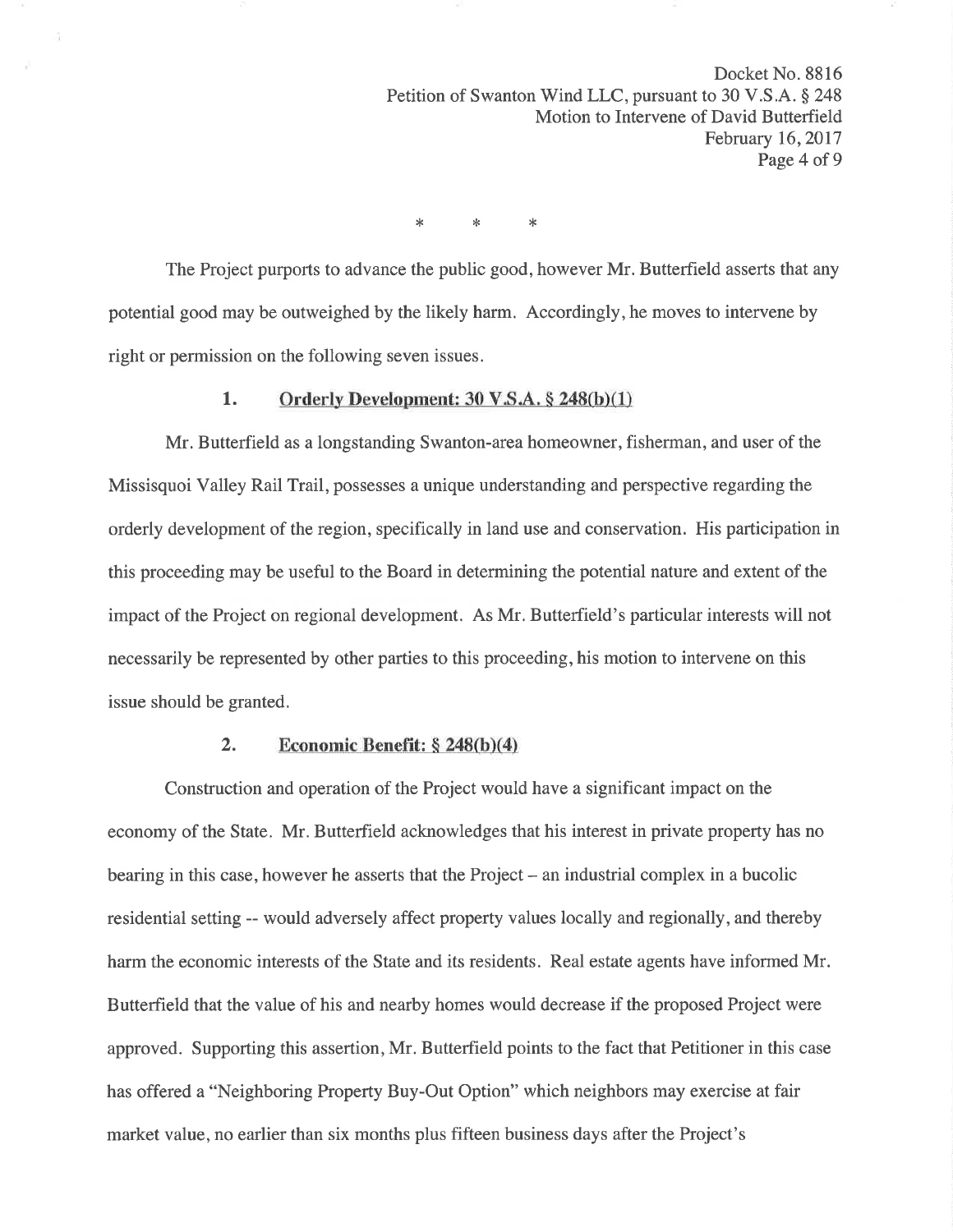commencement of commercial operations. At that point in time, however, neighbors' properties would be afflicted by persistent sound, shadow flickers, and the overwhelming presence of industrial turbines. If Petitioner believed that the Project would not adversely affect property values, then Petitioner would offer to buy neighbors' properties upon approval of the project at current appraised value, rather than after commencement of operations at fair market value. The fact that Petitioner does not, indicates their belief that the Project may adversely affect surrounding property values.

Accordingly, as Mr. Butterfield has a unique perspective, and particular interest in this issue not necessarily represented by other parties to this proceeding, he should be allowed to intervene on this issue.

## 3. Public Health and Safety:  $\S 248(b)(5)$

The Project would be located approximately 3,000 feet from the Butterfields' home. This proximity subjects Mr. Butterfield, his wife, and their pets to potential health and safety risks caused by sound, shadow flickers, and blasting associated with the Project.

Particularly, as Mrs. Butterfield is a very light sleeper, sounds caused by the Project may significantly disrupt her ability to obtain necessary, restorative sleep. Additionally, the Butterfields care for and intimately value four indoor cats which may suffer from stress, anxiety, and adverse health effects due to excessively chasing shadow flickers caused by the Project.

Furthermore, blasting and drilling associated with the Project may cause damage to the Butterfields' drilled well, septic system, or foundation or walls of their house.

Therefore, as this Project raises numerous concerns over public health and safety on Mr. Butterfield's property, and no other party would adequately protect those interests, Mr.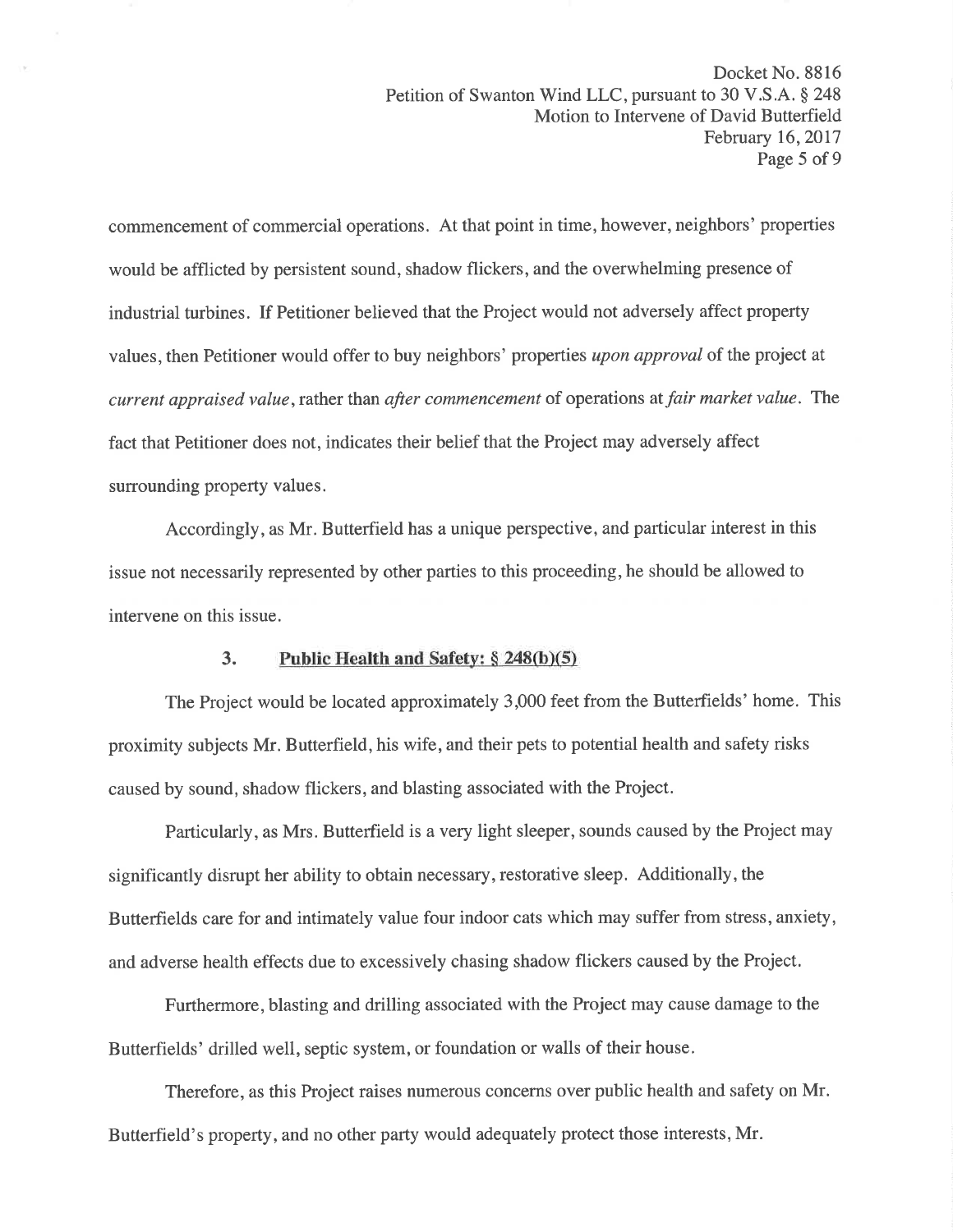Butterfield should be allowed to intervene on this issue.

## 4. Water Pollution, Conservation, and Burden On Water Supply: 10 V.S.A.  $\S\S 6086(a)(1)(A)$ , (B), and (C), (3), and (4)

Potable water service to the home of Mr. Butterfield is provided by a drilled well on his property. This well is recharged at an adequate rate with water flowing from the area underlying the proposed Project. The Project would require blasting due to the surrounding hard substrate (rock, ledge, bedrock), and pouring concrete in the ground, either or both of which may adversely affect the volume and quality of nearby surface- and ground-water. For example, these activities may: cause ground vibrations that crack Mr. Butterfield's well; inject harmful or toxic substances into ground water or wells; decrease the amount of recharge waters to aquifers; cause unreasonable soil erosion or reduction in the capacity of the land to hold water; or otherwise disrupt or place a burden on the existing water supply. As water is vital to the Butterfields' health, and the Project would be constructed on their source of water, Mr. Butterfield should be granted intervention on this issue.

Additionally, Mr. Butterfield regularly enjoys fishing on Fairfield Pond, which due to its proximity to the proposed Project may become contaminated from construction, operation, and run-off.

Based on Mr. Butterfield's unique situation and perspective as a regular fisherman on Fairfield Pond, his participation in this proceeding may be useful to the Board in determining the potential nature and extent of the impact of the Project on the Pond. Therefore Mr. Butterfield should be allowed to intervene on this issue.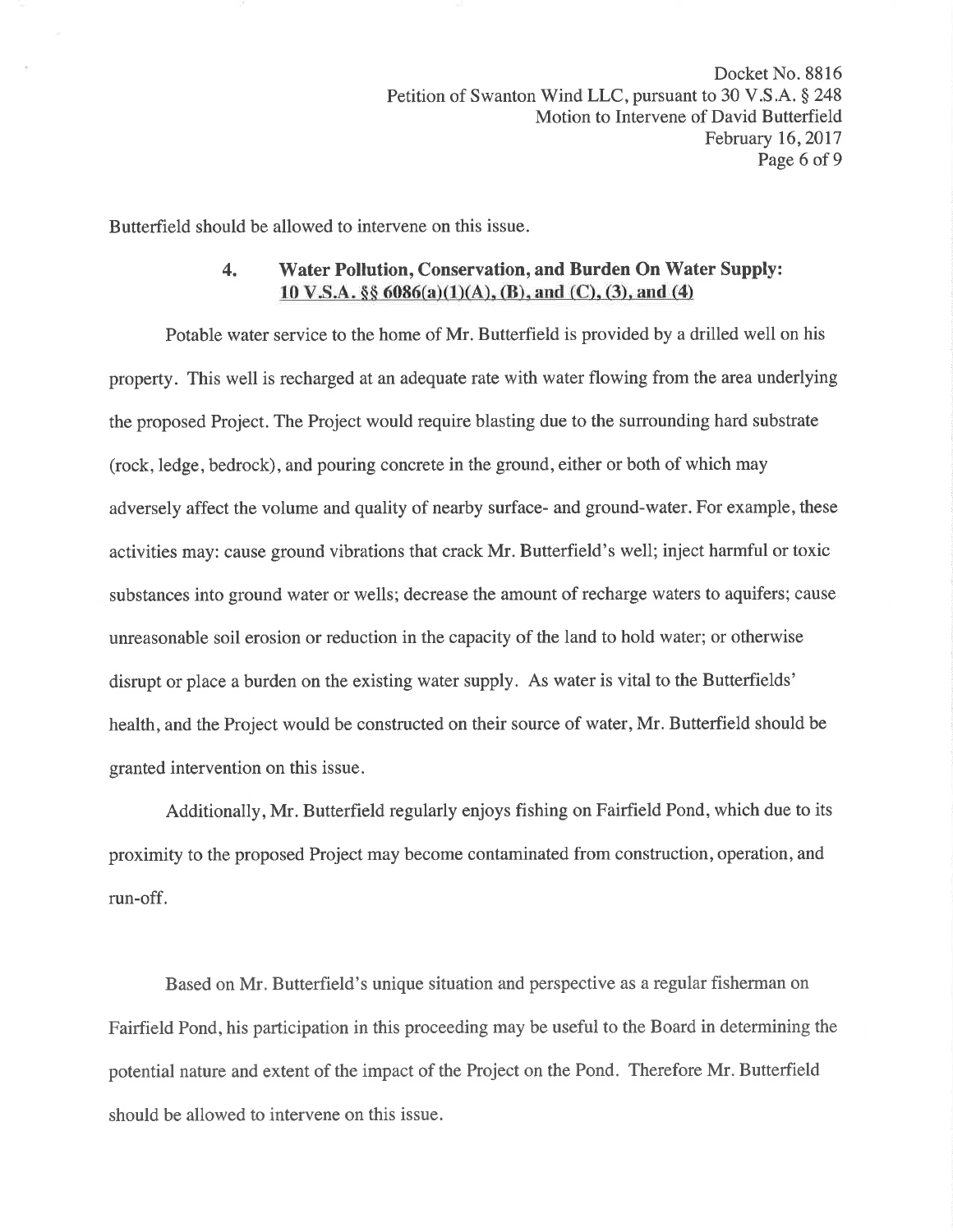Docket No. 8816 Petition of Swanton Wind LLC, pursuant to 30 V.S.A. § 248<br>Motion to Intervene of David Butterfield February 16, 2017 Page 7 of 9

#### 5. Scenic or Natural Beauty and Aesthetics:  $\S 248(b)(5)$  and  $\S 6086(a)(8)$

The Butterfields selected the site for their home and retirement based substantially on the natural, tranquil, scenic environs. The Butterfields live among wildlife and habitat, brooks and streams, and sights and sounds of the natural world. Particularly, from their home and porch the Butterfields regularly enjoy the songs of birds, and otherwise they value the peaceful repose of silence. However the persistent sound caused by the Project would disrupt this harmony.

With respect to recreation, the Butterfields regularly walk and bike on the nearby Missisquoi Valley Rail Trail. This26.2 mile multi-use public path extending from St. Albans to Richford would be at its nearest point less than a mile from the Project, with potential views of all seven proposed turbines.<sup>6</sup> The proximity, visibility, and sound of this industrial complex in this otherwise rural setting, would adversely affect the Butterfields' and the public's use and enjoyment of the Trail.

Finally, as previously noted, Mr. Butterfield regularly fishes on Fairfield Pond where he enjoys the quiet and peaceful atmosphere. Conversely, construction and operation of the Project would be noisy, disruptive, and offensive to Mr. Butterfield or anyone using the pond for recreation.

Accordingly, given Mr. Butterfield's particular interest in these issues – aesthetics on his property, on the Missisquoi Valley Rail Trail, and on Fairfield Pond – and his relevant experience, knowledge, and understanding as a longstanding resident of the area, his motion to intervene on this issue should be granted.

6. Necessary Wildlife Habitat or Endangered Species:  $\S 6086(a)(8)(A)$ 

 $6$  Petitioner Ex. SW-DR-2 at 28-29.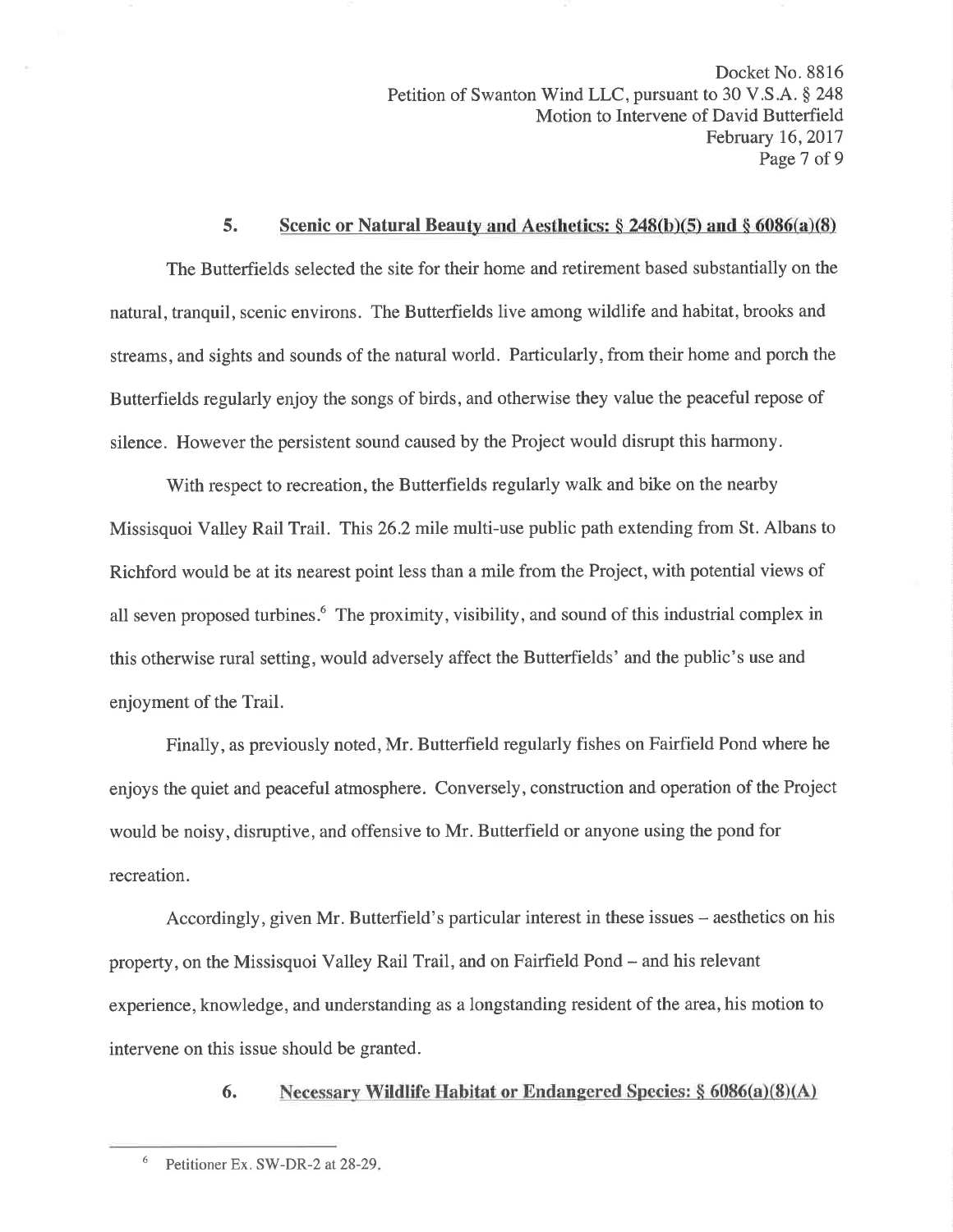Mr. and Mrs. Butterfield appreciate the wildlife that lives on and visits their land. They enjoy regularly observing a variety of birds and deer, and occasionally bear. Moreover, the Butterfields twice annually observe hundreds of migrating Canada geese which feed and sleep in a corn field across from their house, and routinely fly over the ridgeline from and toward Fairfield Pond. These geese cross the ridgeline at altitudes that would place them at risk of being injured or killed by the proposed turbines.

In addition, as previously stated Mr. Butterfield regularly fishes on Fairfield Pond where bald eagles, a state-endangered species in Vermont, have in recent years been observed, as reported by the North Branch Nature Center in Montpelier, VT.<sup>7</sup> Fairfield Pond has been determined by Vermont Fish & Wildlife Department as potentially suitable habitat for breeding bald eagles.<sup>8</sup>

The significant area, height, and scope of the Project in this natural setting may adversely affect necessary wildlife habitat or endangered species. Mr. Butterfield acknowledges that in this proceeding the Agency of Natural Resources may be best situated to intervene on this issue, however he asserts that his perspective as a longstanding landowner and fisherman may differ from that of other parties, and he may provide useful insight into the extent and nature of the impact of the Project on important wildlife and habitat. Thus in the public interest Mr. Butterfield should be allowed to intervene on this issue.

#### Public Investments:  $\S 6086(a)(9)(K)$  $7.$

Mr. and Mrs. Butterfield by walking and biking regularly use and enjoy the Missisquoi

<sup>&</sup>lt;sup>7</sup> See 'Birding: Birding Resources: VT eBird Bar Chart' <http://ebird.org/content/vt/>, at the North Branch Nature Center (Montpelier, VT) website. 26 January 2017.

Vermont Fish & Wildlife Department. "Vermont Bald Eagle Recovery Plan." October 2010. Web 27 January 2017.

<sup>&</sup>lt;http://www.vtfishandwildlife.com/common/pages/DisplayFile.aspx?itemId=111337>.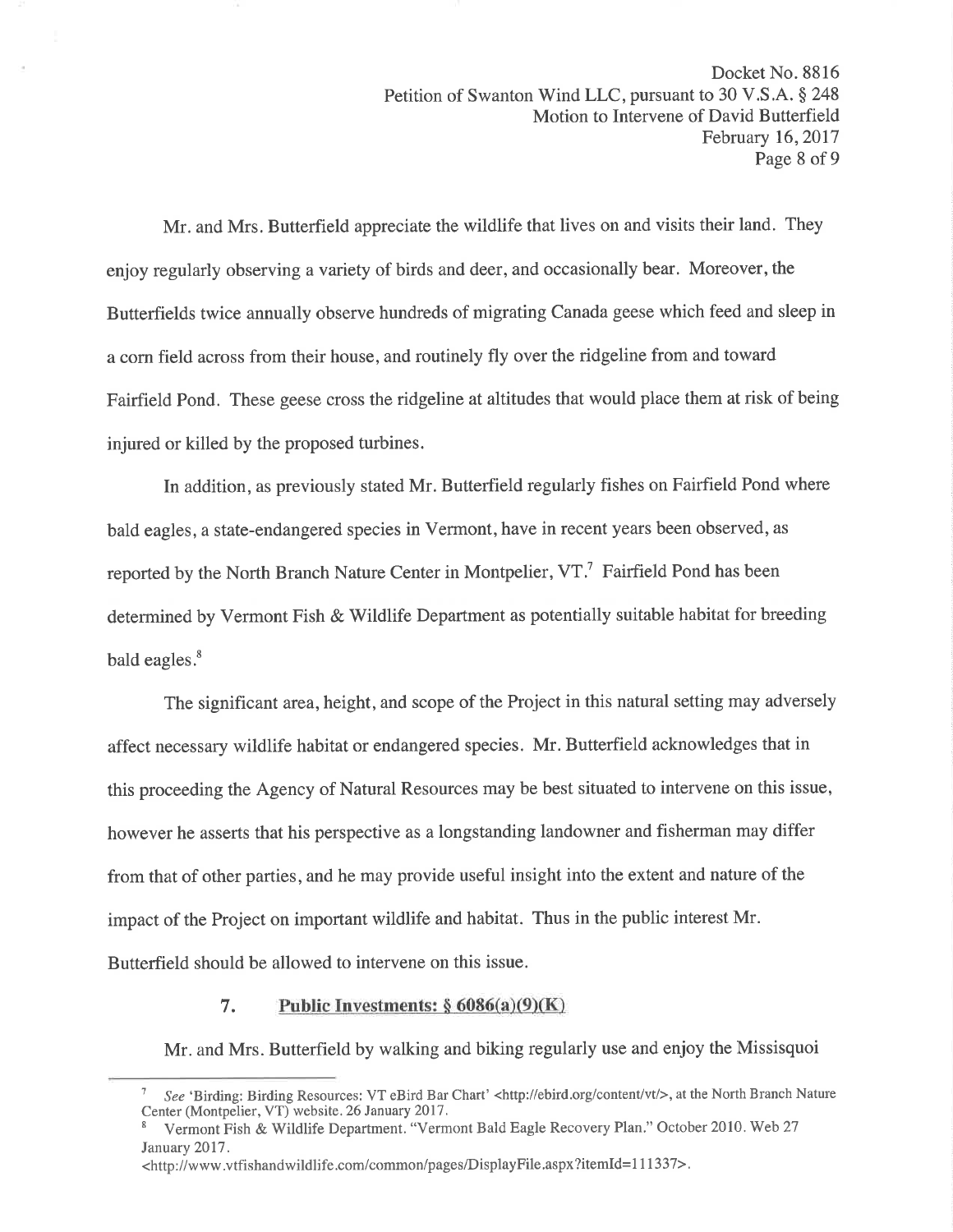Valley Rail Trail. As previously noted, the Trail would be at its nearest point less than a mile from the Project, with potential views of all seven proposed turbines. The proximity, visibility, and sound of the Project may unnecessarily or unreasonably endanger the public investment in the Trail, or interfere with the Butterfields' or the public's use or enjoyment of it. Mr. Butterfield as a nearby neighbor and regular user of the Trail has a unique familiarity, understanding, and perspective that may be useful to the Board in determining the potential nature and extent of the impact of the Project on the Trail. For these reasons, Mr. Butterfield's motion to intervene on this issue should be granted.

#### III. **Conclusion**

Mr. Butterfield asserts that while this Project is purported to advance the public good, it also raises significant concerns over the public interest. Accordingly, in order to protect himself, his wife, and his neighbors throughout the State, Mr. Butterfield upon on the evidence presented herein should be allowed to intervene in this proceeding.

Respectfully submitted this 16<sup>th</sup> day of February, 2017.

 $By:$ 

 $BMT/$ 

David Butterfield 1954 Sheldon Road St. Albans, VT 05478  $(802)316-6069$ Dave@vttireonline.com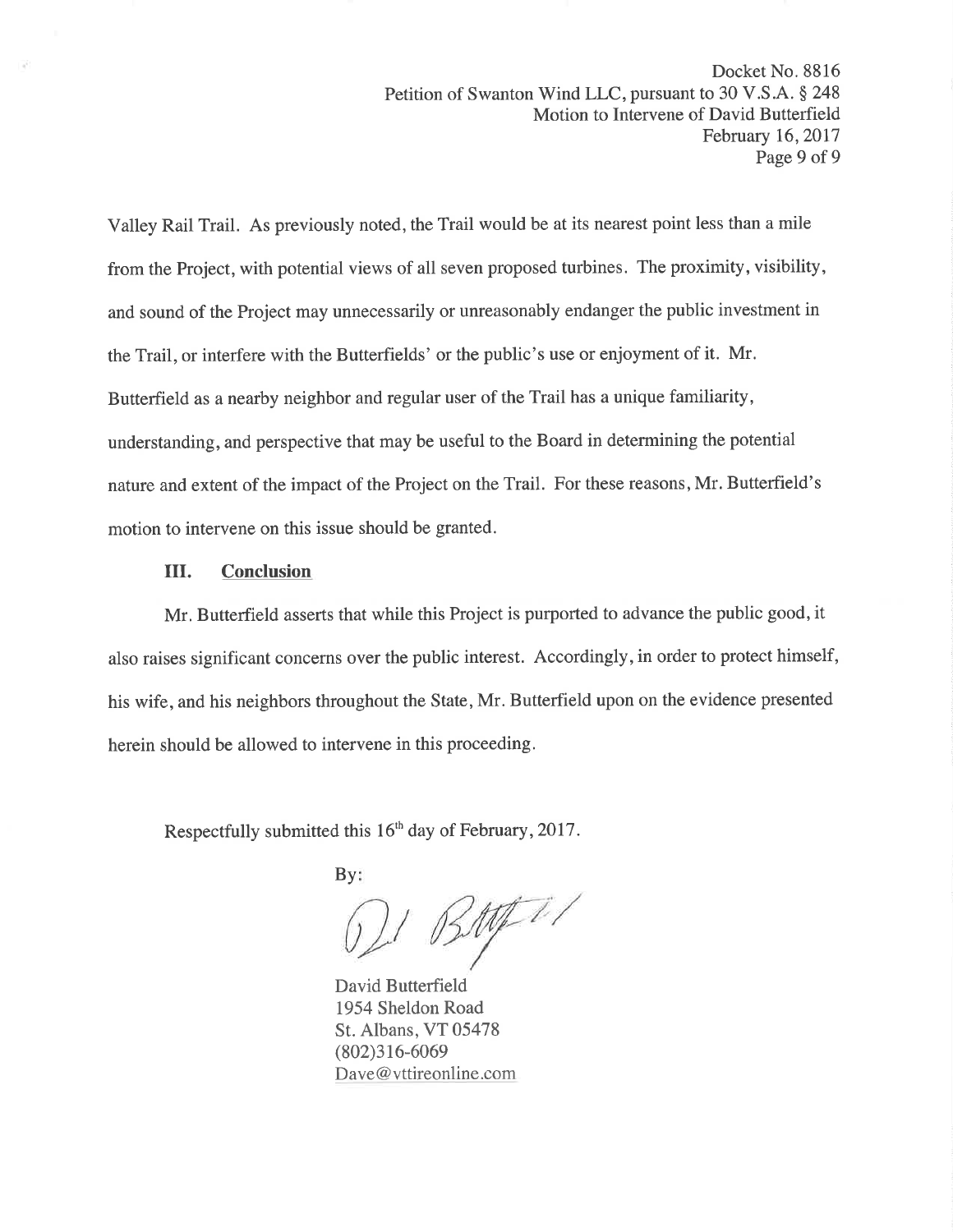## STATE OF VERMONT PUBLIC SERVICE BOARD

Docket No. 8816

Petition of Swanton Wind LLC for a certificate of public ) good, pursuant to 30 V.S.A. § 248, for the construction <br>of an up to 20 MW wind-powered electric generation  $\qquad$ of an up to 20 MW wind-powered electric generation<br>plant powered by up to 7 wind turbines located along plant powered by up to 7 wind turbines located along <br>Rocky Ridge in Swanton. Vermont (a) Rocky Ridge in Swanton, Vermont )

#### CERTIFICATE OF SERVICE

We, Brian and Penny Dubie, et.al., certify that on February 16, 2017, copies of the foregoing Notices of Appearance, and Motion to Intervenes of Brian and Penny Dubie, Jeanne Royer, Judith and Patrick Luneau, Karen and Leo Mclaughlin, Salþ and Bruce Collopy, Kaye and Frank B. Mehaffey, Jr., Terrance Smith, David A. Goodrich, Robert Perkins, Patricia Messier, Sarah & Ed Ferguson, Ian and Danielle Garrant, Curtis Swan and Sara Luneau-Swan, Dan and Nancy Dunne, Erynn & Tyrell Boudreau, Dennis Hendy and Diane Bell, Mary and Mark Bushey, Steve Woodward, Kenneth Fox, Michelle and Luc Deslandes, David Butterfield, Bradley Stott and Jennifer Belanger, Clark and Carol Palmer, Paula Pearsall, Greg Pierce and Paula Kane, Mark and Marianne Dubie, Marie and Gil Tremblay, Patricia Rainville and John Smith, Kevin and Dolores Nichols, Jessica Decker and Lance Desautels, Suzanne Seymour, Mary Hunter, Todd Poirier in the above-referenced matter, were served via First-Class U.S. Mail on the interested persons designated in the following Service List.

Respectfully submitted this  $16<sup>th</sup>$  day of February, 2017.

By:  $\bigtriangleup$ u $k$ i

Dubio Brian Dubie Penny Dubie

770 McKenzie Road Fairfield, VT 05455 (802) 734-1877  $pennydubic@gmail.com$